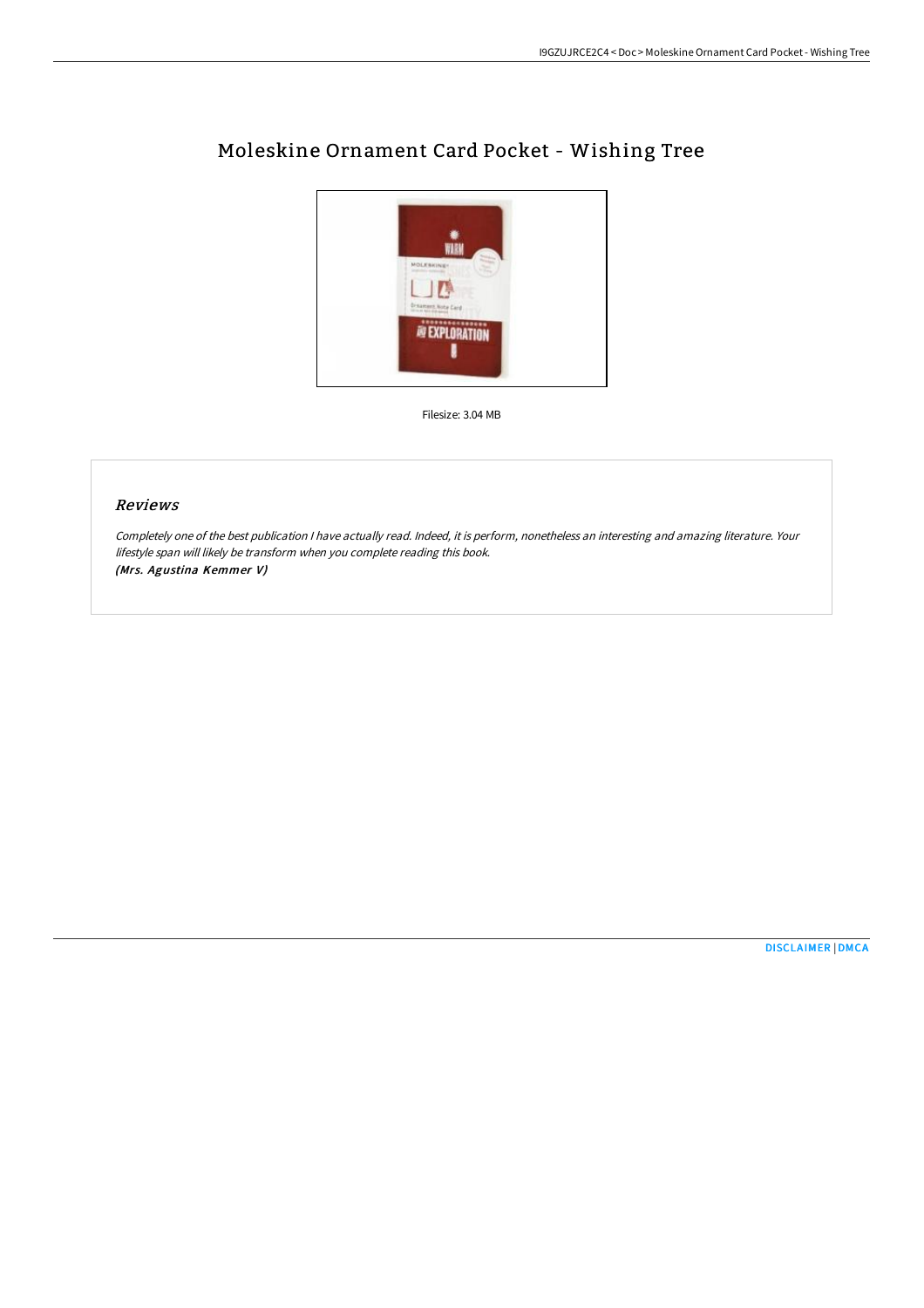## MOLESKINE ORNAMENT CARD POCKET - WISHING TREE



Cards. Book Condition: New. Not Signed; Moleskine's ornament note card is a holiday take on the Moleskine note card stationery. It features a cardboard cover with four inner pages on 100 gram, ivory-coloured, acid-free paper. The pocket- sized note card is 9 by 14 centimetres, and the red cardboard features a Christmas tree with silk-screened printing that says 'Warm Wishes of Hope, Creativity and Exploration', in white. The cover is die-cut so the festive image can be popped out and hung on a Christmas tree using the included cord. Also included is an ivory envelope, size 9.7 by 14.6 centimetres, on acid-free 120. book.

 $\blacksquare$ Read Moleskine [Ornament](http://techno-pub.tech/moleskine-ornament-card-pocket-wishing-tree.html) Card Pocket - Wishing Tree Online  $\blacksquare$ Download PDF Moleskine [Ornament](http://techno-pub.tech/moleskine-ornament-card-pocket-wishing-tree.html) Card Pocket - Wishing Tree